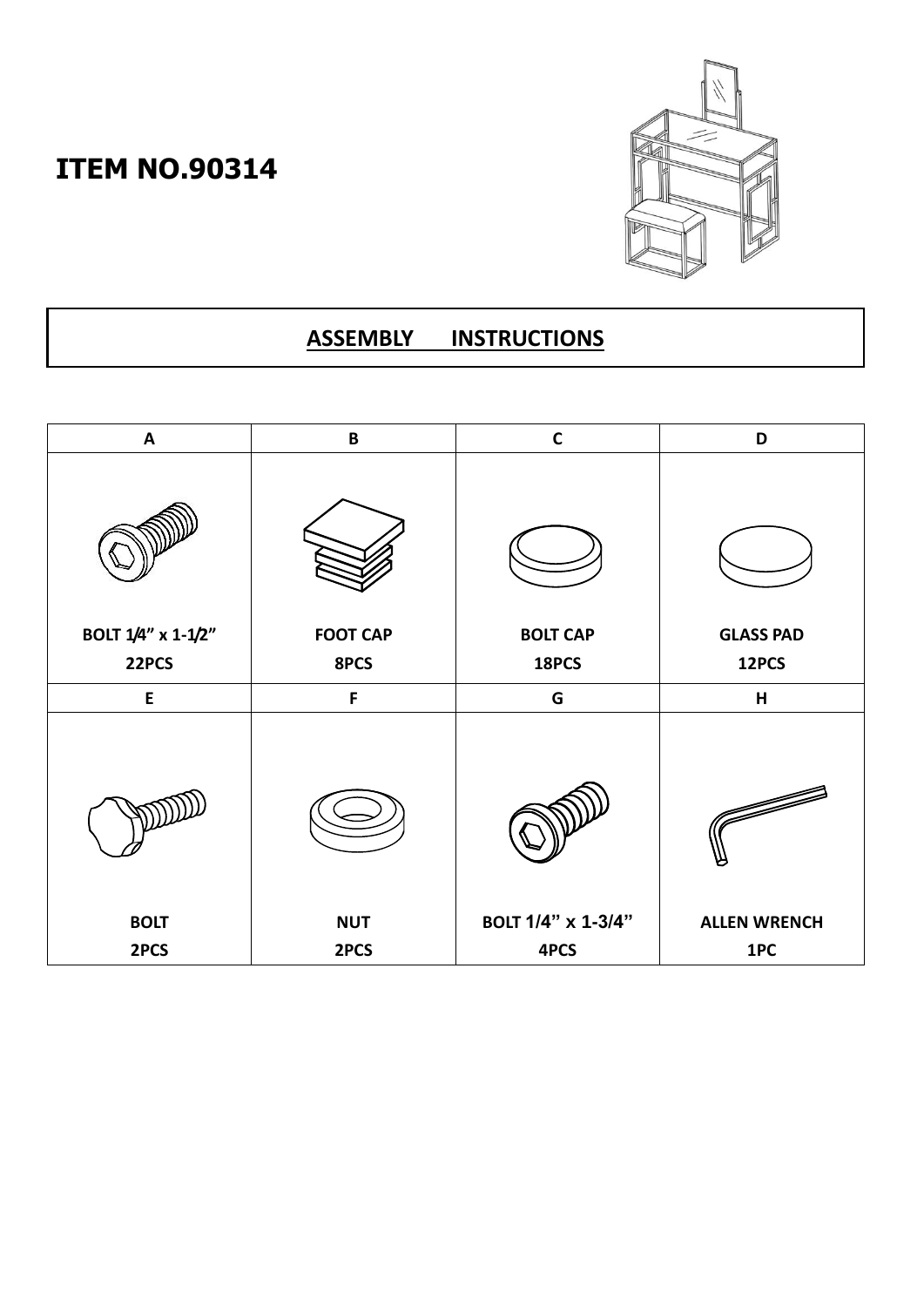## **ASSEMBLY INSTRUCTIONS**

| $^\copyright$            | $^\copyright$           | $\circledS$                | $^\circledR$            |
|--------------------------|-------------------------|----------------------------|-------------------------|
| <b>STOOL BOTTOM</b>      |                         |                            |                         |
| <b>STRETCHER</b>         | <b>STOOL SIDE PANEL</b> | <b>CUSHION</b>             | <b>TABLE SIDE PANEL</b> |
| 2PCS                     | 2PCS                    | 1PC                        | 2PCS                    |
| $\circledS$              | $\circledast$           | $^\copyright$              | $\circledS$             |
|                          |                         |                            |                         |
| <b>TABLE FRONT FRAME</b> | <b>TABLE BACK FRAME</b> | <b>MIRROR STRETCHER</b>    | <b>MIRROR</b>           |
| 1PC                      | 1PC                     | 2PCS                       | 1PC                     |
| $\circledS$              | $\circledR$             | $^{\circledR}$             |                         |
| $\tilde{\mathcal{Z}}$    |                         |                            |                         |
|                          | <b>TABLE BOTTOM</b>     |                            |                         |
| <b>GLASS</b>             | <b>STRETCHER</b>        | <b>STOOL TOP STRETCHER</b> |                         |
| 2PCS                     | 1PC                     | 2PCS                       |                         |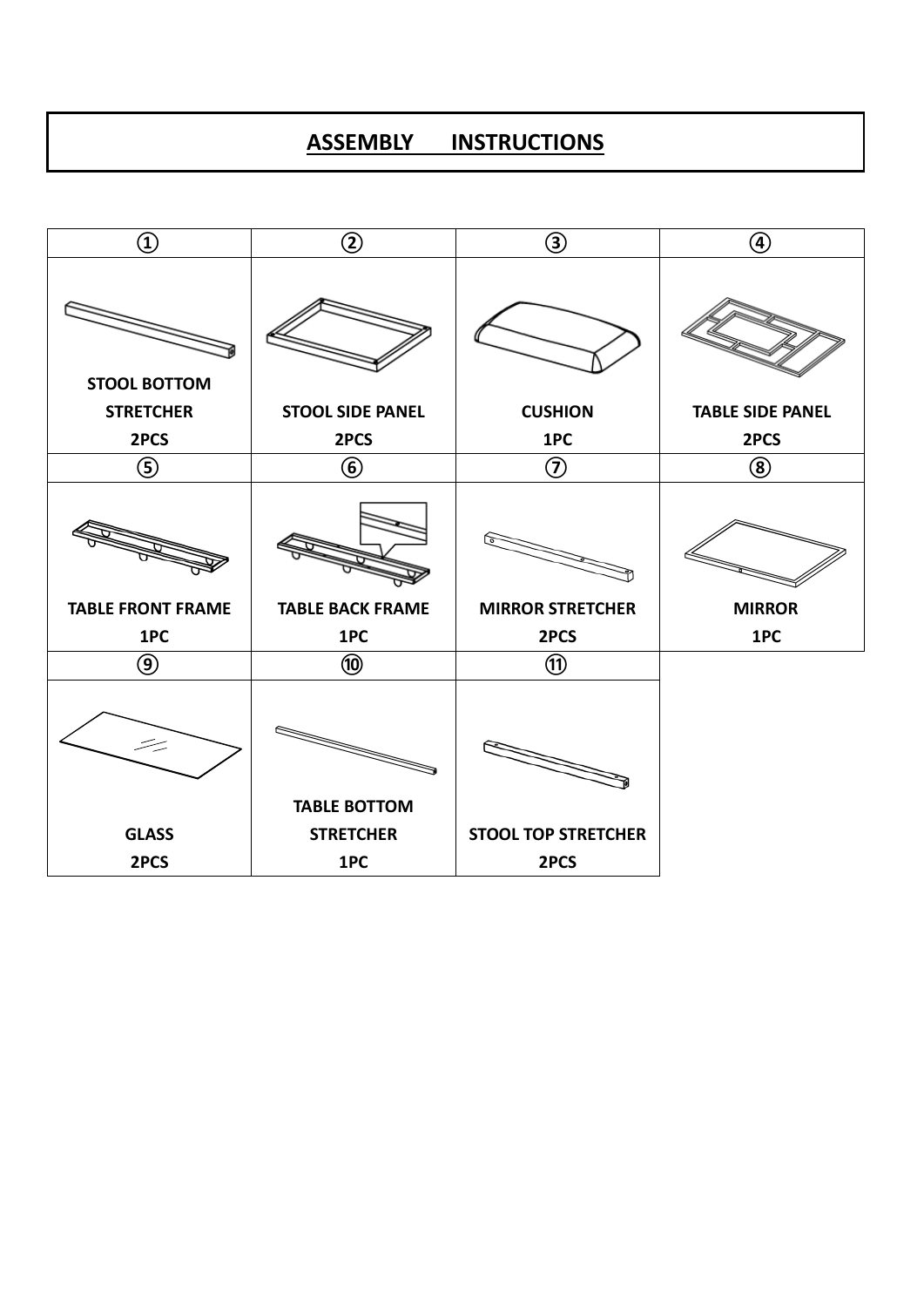